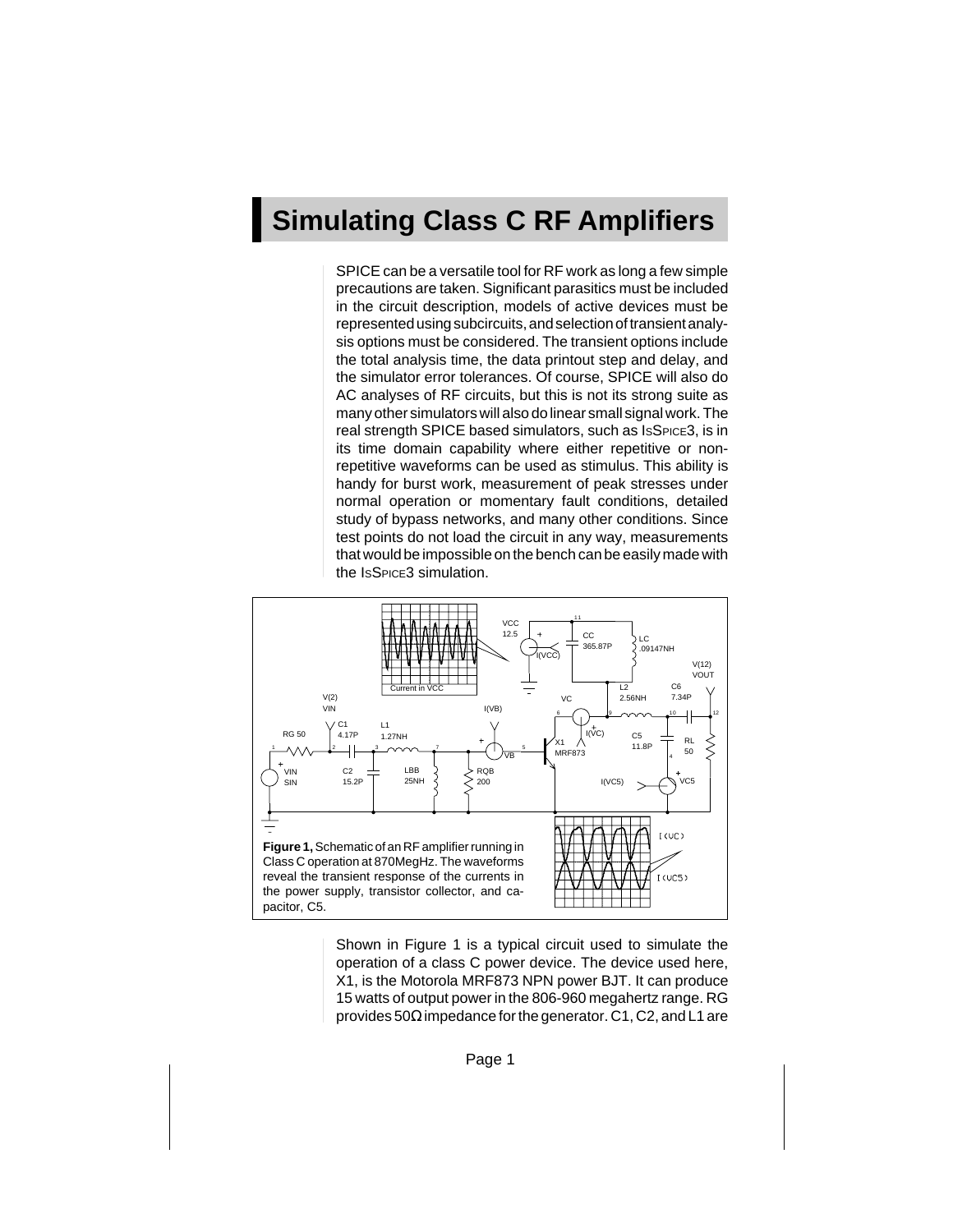used for input matching. LBB and RQB are for DC return to ground and Q limiting for the base. L2, C5, and C6 are used for output matching. CC and LC form a return to VCC for the collector. RL is 50Ω. The generators VB, VC, and VC5 are zero valued sources used to measure the instantaneous circuit currents.

A typical simulation of Figure 2 requires 23.6 seconds on a 486/33 (RELTOL=.0003) using ISSPICE3, a new SPICE simulator based on Berkeley SPICE 3E.2. The change in RELTOL was required for increased accuracy, although the default of .001 provided comparable results. At 870 megahertz one cycle takes about 1.1ns. Since class C circuits need some number of cycles to stabilize, this circuit was simulated from T  $=$  0ns to T = 20ns with output data accumulated from 15ns to 20ns. The simulation has about 15 cycles to settle before data is gathered and is pretty well settled by that time.

After initial testing of a nominal case (VCC=12.5, Power In=3W) the parameter sweeping features of IsSPICE3 were used to sweep the input power. The input power is controlled by the voltage of VIN. In order to easily control the simulation parameters, a simple subcircuit was made to convert input power in watts to the peak voltage required by the ISSPICE3 voltage source. The power supply, VCC, was also made a variable. The conversion is shown below.

| Replace:                   | With:                                      |
|----------------------------|--------------------------------------------|
| VCC 11 0 12.5              | VCC 11 0 VTEMP                             |
| VIN 1 0 SIN 0 Vpeak 870.5N | X2 1 0 VSIN {PIN=PTEMP}                    |
|                            | .SUBCKT VSIN 1 2                           |
|                            | VIN 1 2 SIN 0 {(PIN*50)^.5*2*2^.5} 870 .5N |
|                            | .ENDS                                      |

After setting up the extended syntax, the control statements

∗OPT VTEMP=5 TO 17 STEP=.25 and ∗OPT PTEMP=.5 TO 6 STEP=.25

can then be used to sweep the parameters VTEMP (equal to the power supply voltage) and PTEMP (input power in watts).

During the simulation the waveforms at various points were sampled. INTUSCOPE, a SPICE data post processor, was used to reduce the ISSPICE3 voltage and current data into output power and DC power values. After the sweep, INTUSCOPE then calculated the power gain (10∗lgt(Pout/Pin)), efficiency (Pout/ Pdc), and dissipation (Pout-Pdc). Since there is no circuit loading associated with monitoring voltage and current, mea-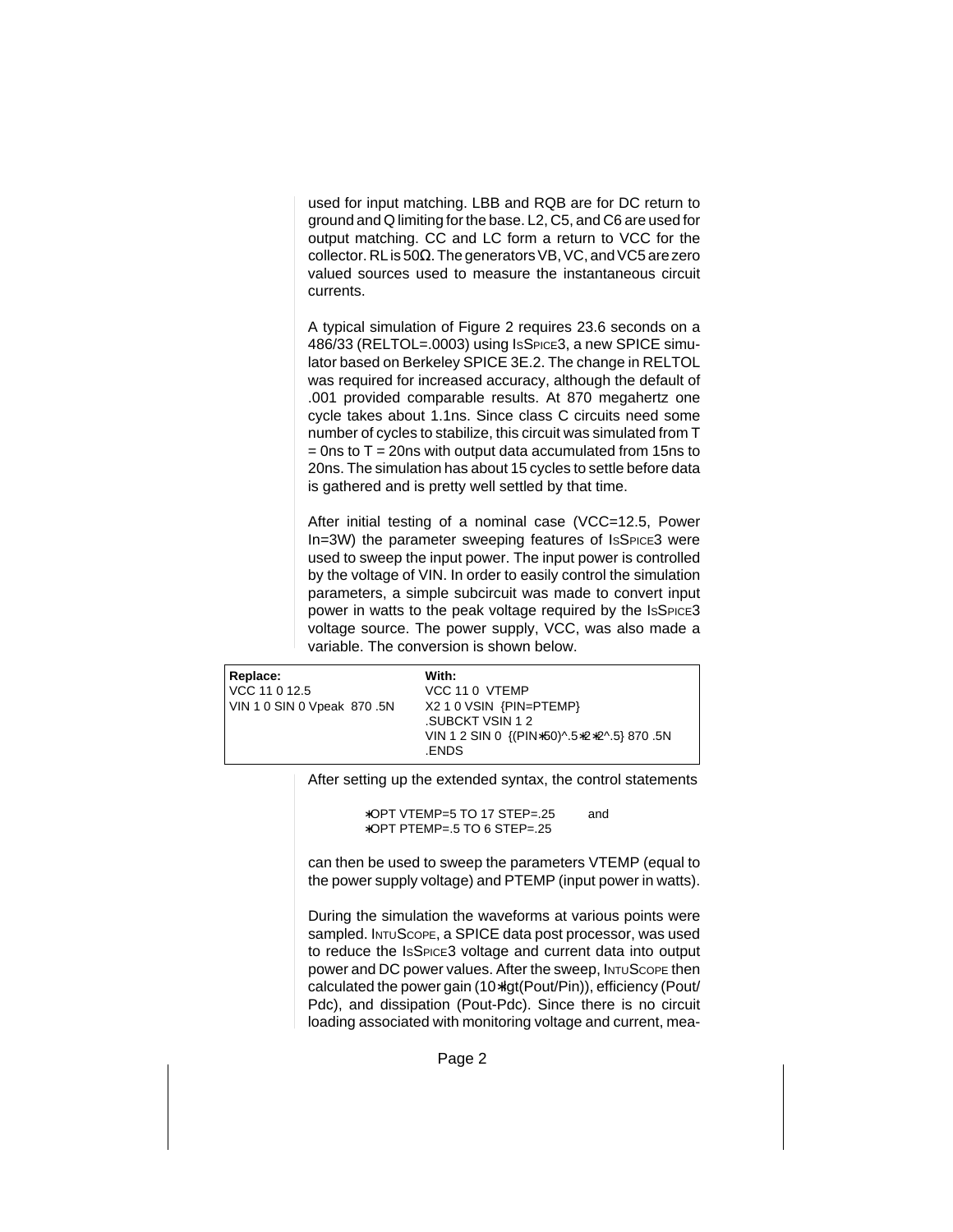

surement of the capacitor RMS current and peak voltage is possible. For nominal power input, the peak-peak voltage across C5 was 93.00V, while the RMS current was 2.082A. This type of data is vital for making informed component selection decisions.

Figure 2 (top graph) shows the excellent tracking between the ISSPICE3 simulation and the data sheet values for output power and power gain vs. input power. The lower graph contains the results for the power dissipation in the MRF873. Figure 3 shows the simulation results for efficiency and output power vs. VCC at constant input power.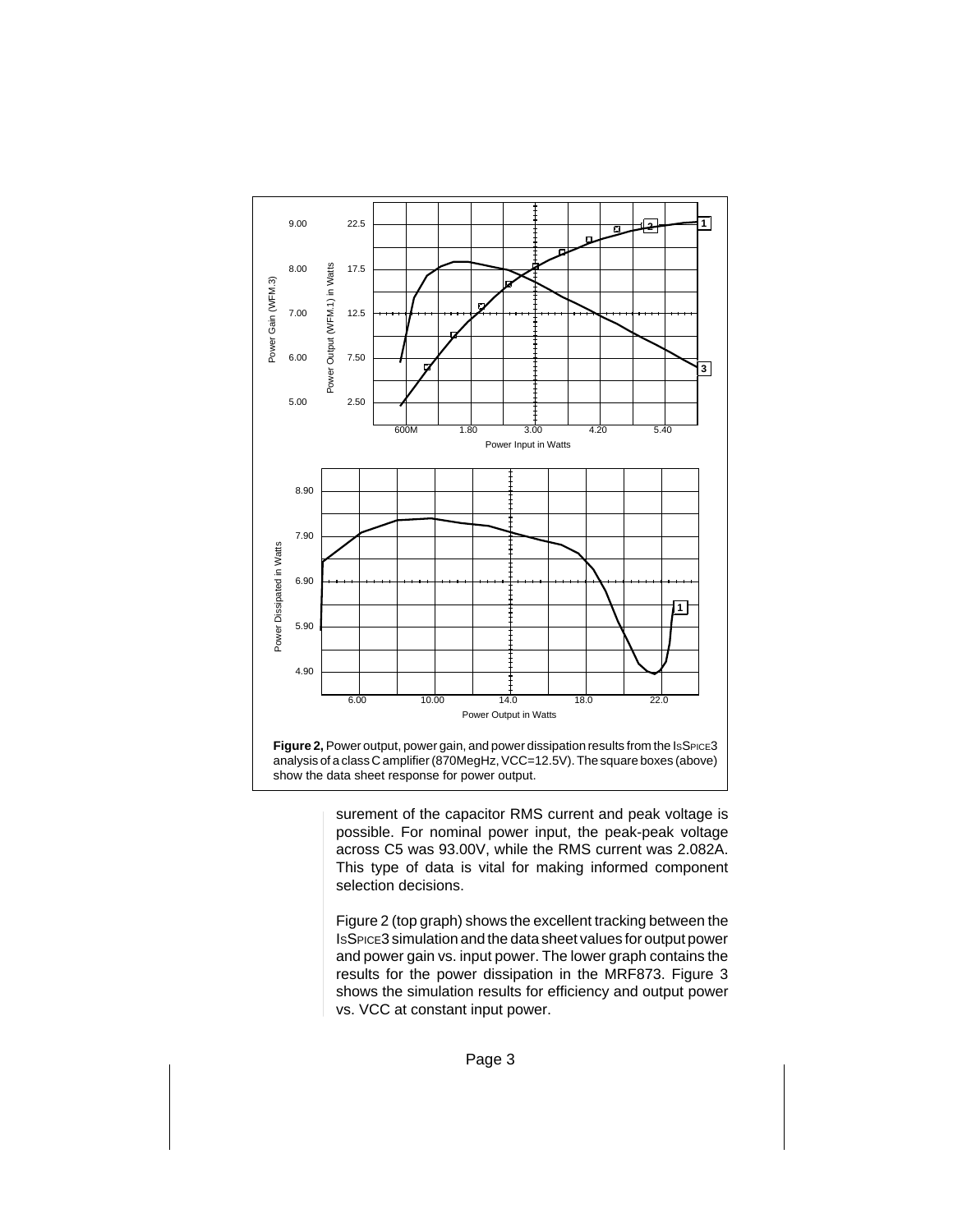

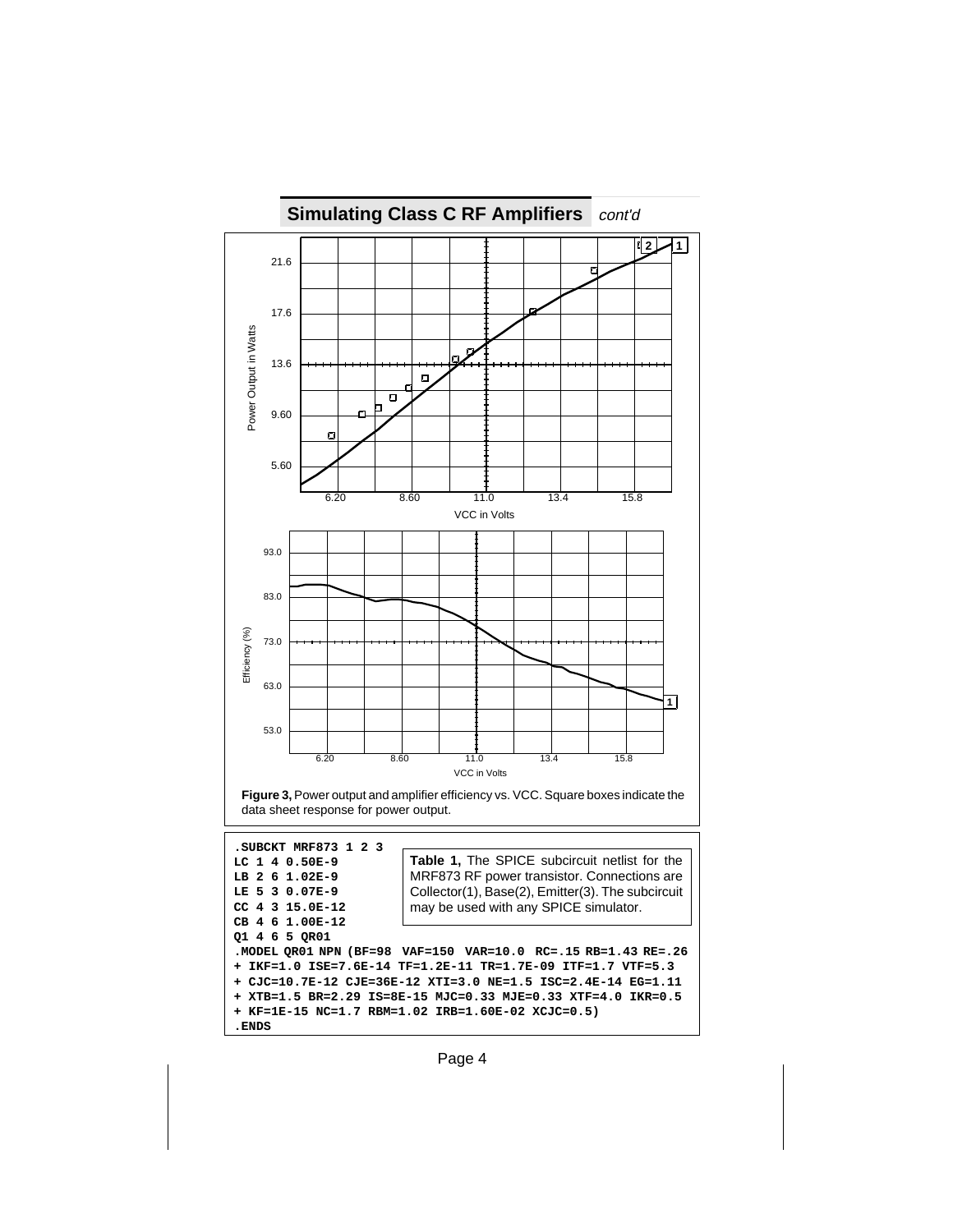

Once the relationships were studied and a final output power and VCC range were selected for detailed analysis, the physically impractical and somewhat narrow bandwidth lumped element networks in Figure 4 were replaced with transmission lines. The t-line values were calculated to match published input and output impedances. Other values were taken from the Motorola data sheet. The simulation results obtained were more accurate but still within 10% of the lumped element approach. SPICE 2G.6 based simulators have trouble running circuits containing ideal transmission lines with time delays that are short relative to the total analysis time. However, new algorithms in Berkeley SPICE 3E.2 and ISSPICE3 allow ideal transmission lines to be simulated orders of magnitude faster that SPICE 2 based versions. For example, the simulation of Figure 4 took 521.85 seconds on a popular evaluation version of a PC SPICE program based on SPICE 2G.6. ISSPICE3 simulated the same circuit in 41.25 seconds (486/25). In addition, ISSPICE3 includes two types of lossy transmission lines. Based on the comparable run times and results achieved either approach, lumped element or transmission line, is acceptable for simulation purposes. The complete set of simulations contained in this article is available on floppy disk from Intusoft (222 West 6th St. San Pedro CA. 90731, 310- 833-0710, Fax 310-833-9658) for a nominal charge.

From the accurate results presented here, it is clear that simulation of class C RF circuits using SPICE is practical and productive as long as the circuit and transistors are modeled properly.

Note: Thanks to Bill Sands of **Analog & RF Models**, specialists in the creation of RF device models, (602-575-5323, FAX 602- 297-5160) for his substantial contributions to this article.